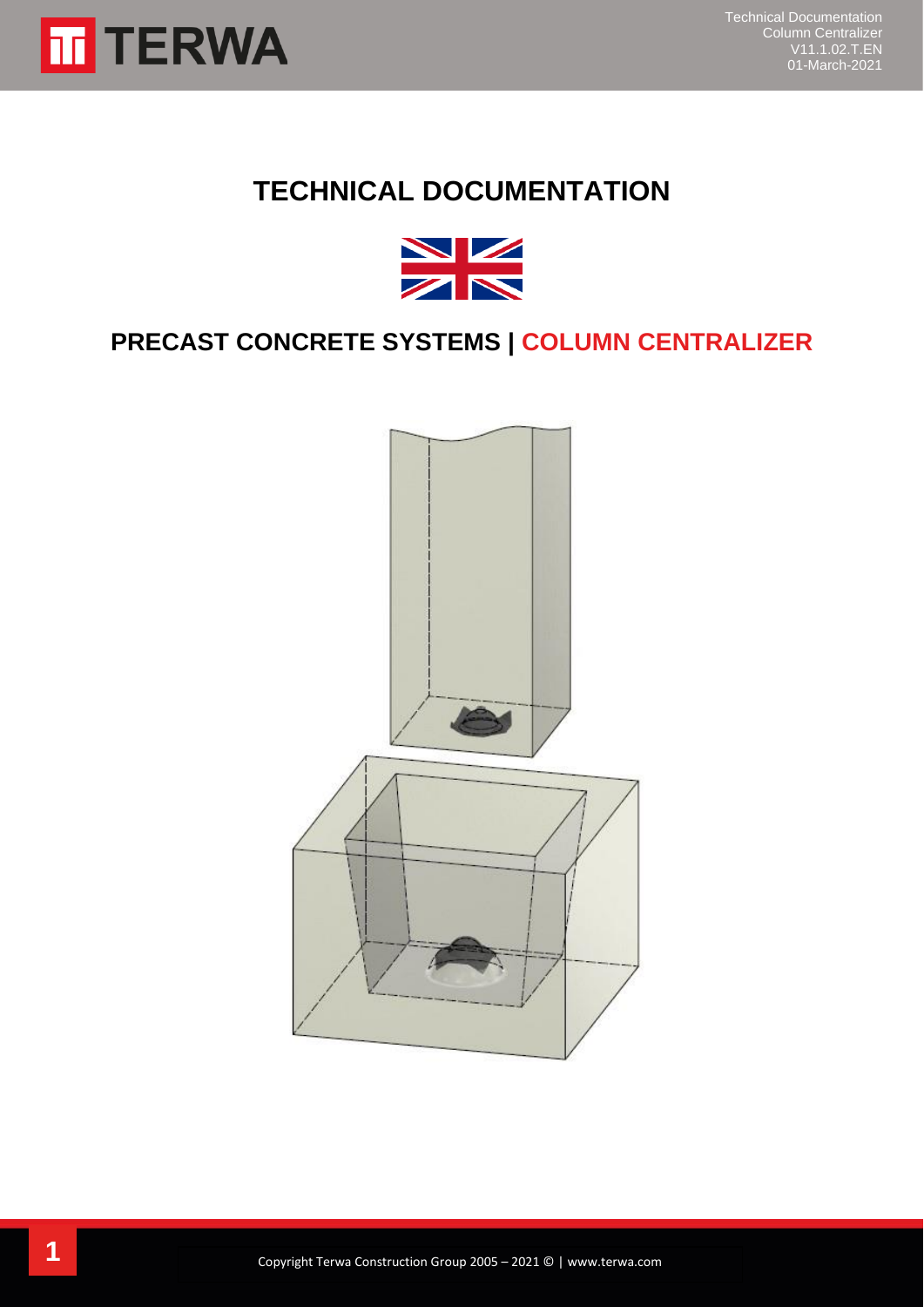

## **TABLE OF CONTENTS:**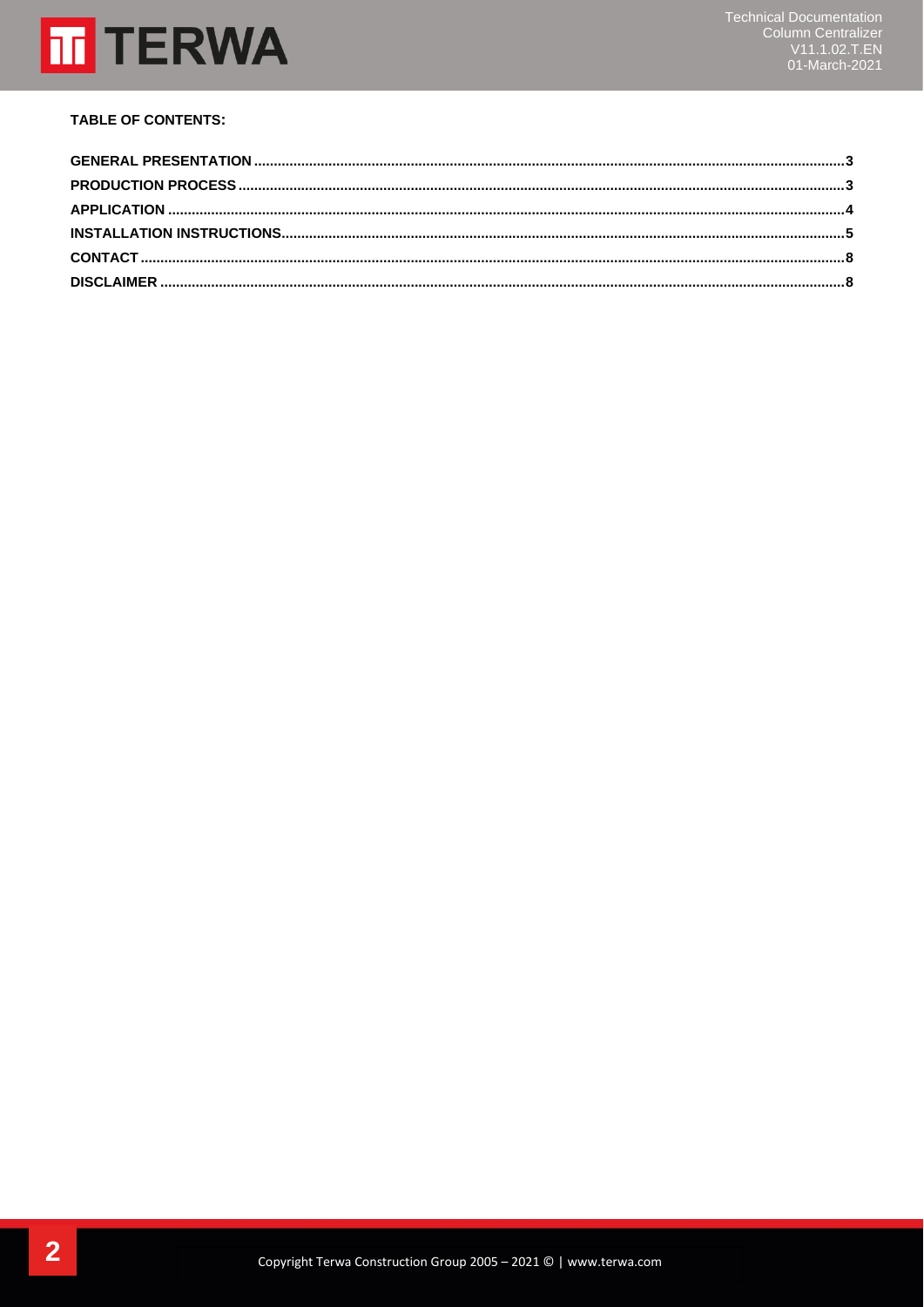

#### <span id="page-2-0"></span>**GENERAL PRESENTATION**

The Terwa centralizing fixing connector is an optimum solution for fastening concrete columns, facilitating the installation on site, saving time and ensuring a correct position of the concrete columns in foundation.

The system consists of two spherical connectors made from sheet steel, with a radius of 30.5 mm.

The two connectors are embedded in the column and in the foundation block, ensuring a joint between the two elements. For this reason, we recommend ordering these connectors in pairs.

The connectors have four bent corners that are specially designed for good embedment in concrete and can be seen in the picture below. The design ensures a good position in the concrete element and an easy installation.



## **THE MAIN ADVANTAGES OF THIS SYSTEM**

- These products are simple solutions for the installation of precast concrete columns on site.
- They are cheap and easy to use
- Easily fixed to the formwork a threaded bar and two wing nuts.
- The design of connectors prevents changing shape during use

#### <span id="page-2-1"></span>**PRODUCTION PROCESS**

The fixing and centralizing connectors are made of sheet metal by cutting and cold pressing operations. The column connector has a square nut, welded, necessary for fixing it to the formwork and for easy centring with the pair connector.





*Article number 46164 Article number 46165 Foundation connector Column connector*



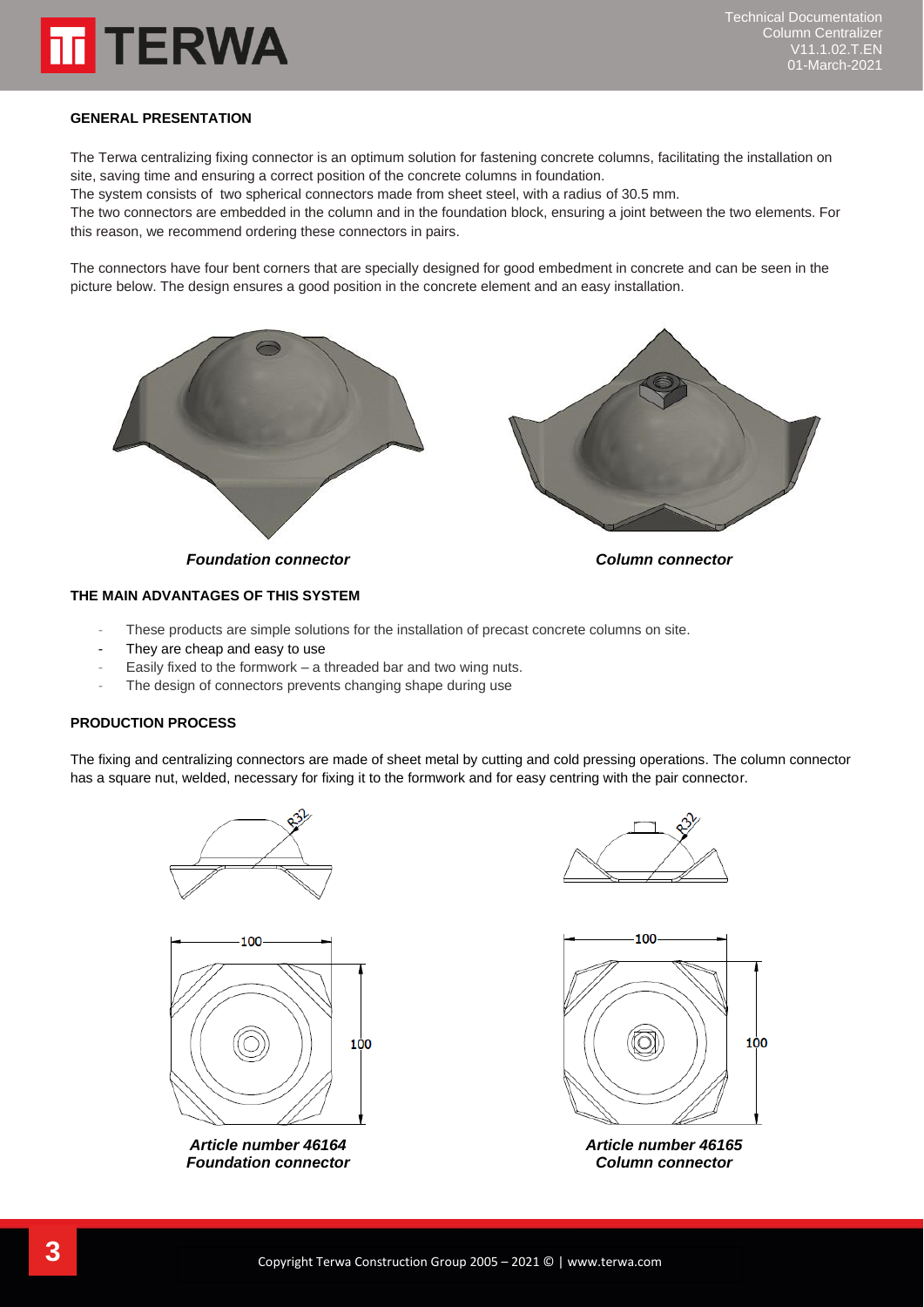

#### <span id="page-3-0"></span>**APPLICATION**

The fixing connectors are used exclusively for centring and aligning the precast columns on the site, during the installation process.

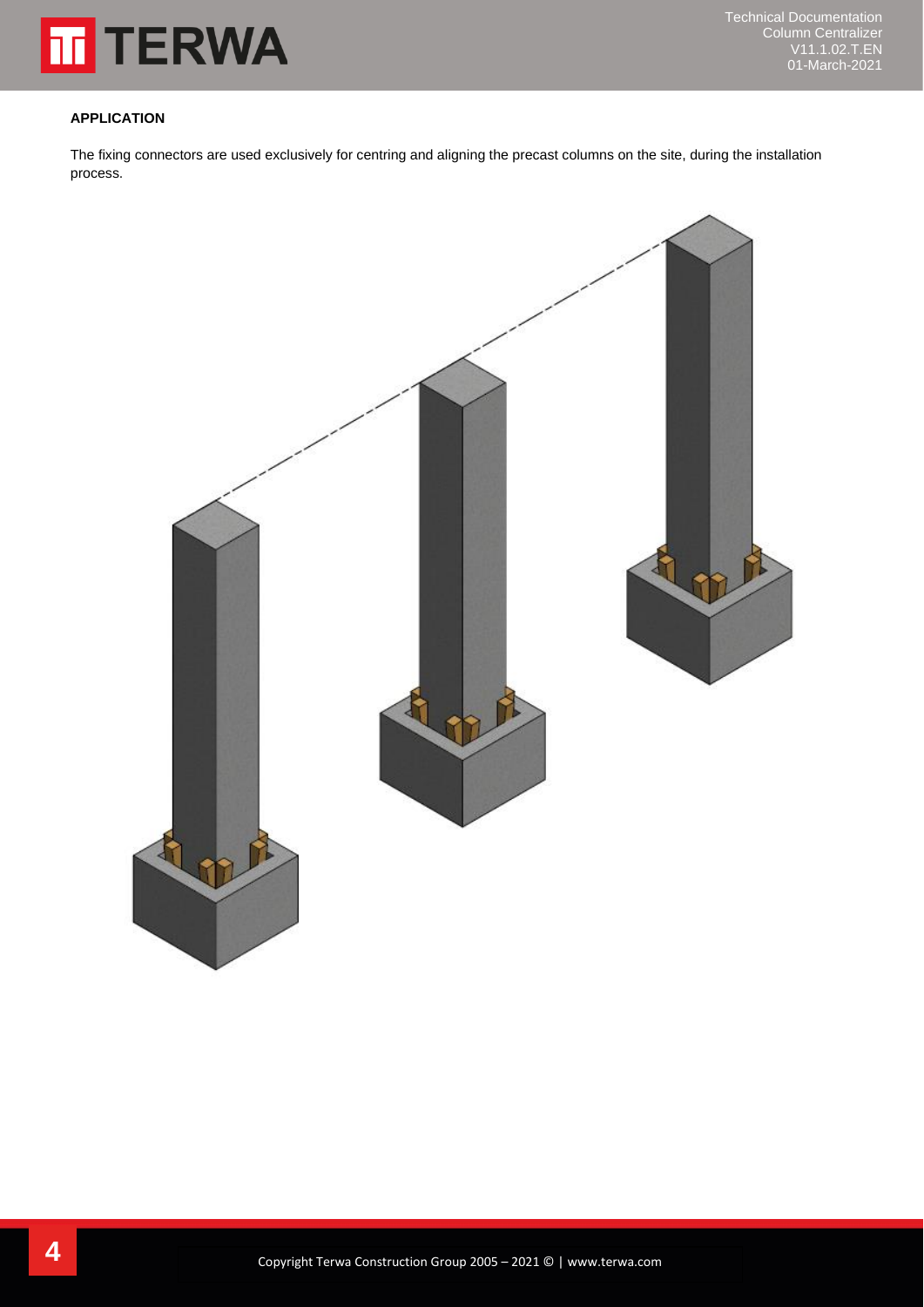

## <span id="page-4-0"></span>**INSTALLATION INSTRUCTIONS**



| <b>TDV</b>         |                       | <b>Thread</b>  | -    |  |
|--------------------|-----------------------|----------------|------|--|
| <b>Description</b> | <b>Product</b><br>no. | [mm]           | [mm] |  |
| TDV-3D-013         | 44589                 | M <sub>8</sub> | 110  |  |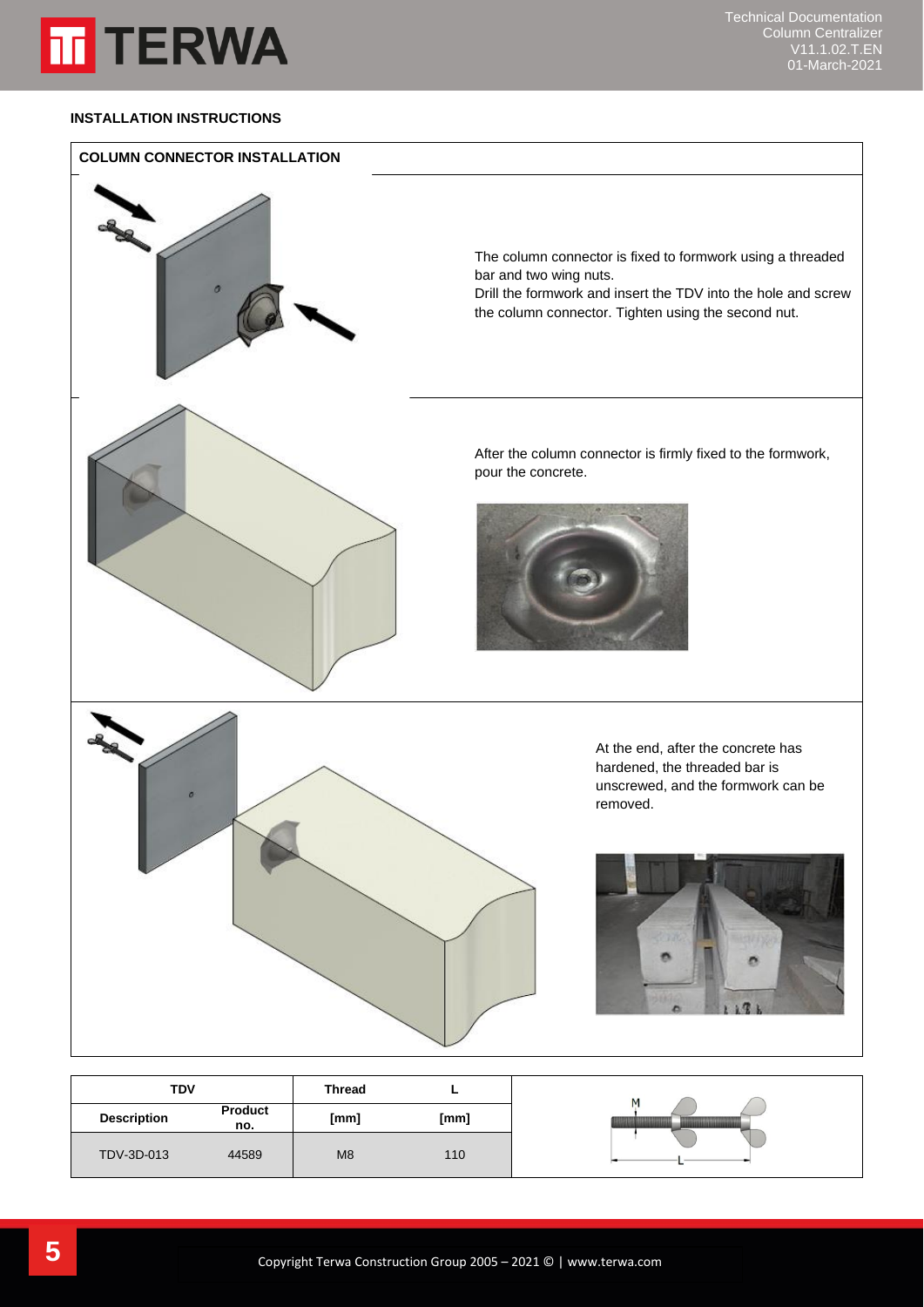

Technical Documentation Column Centralizer V11.1.02.T.EN 01-March-2021

#### **FOUNDATION CONNECTOR INSTALLATION**





The prefabricated foundation blocks are primarily installed on site.

Sufficient mortar is placed in the middle of the bottom of the cavity which the foundation connector is embedded. Make sure the exterior spherical surface remains clean.



After the mortar is hardened around the foundation connector, the column can be installed.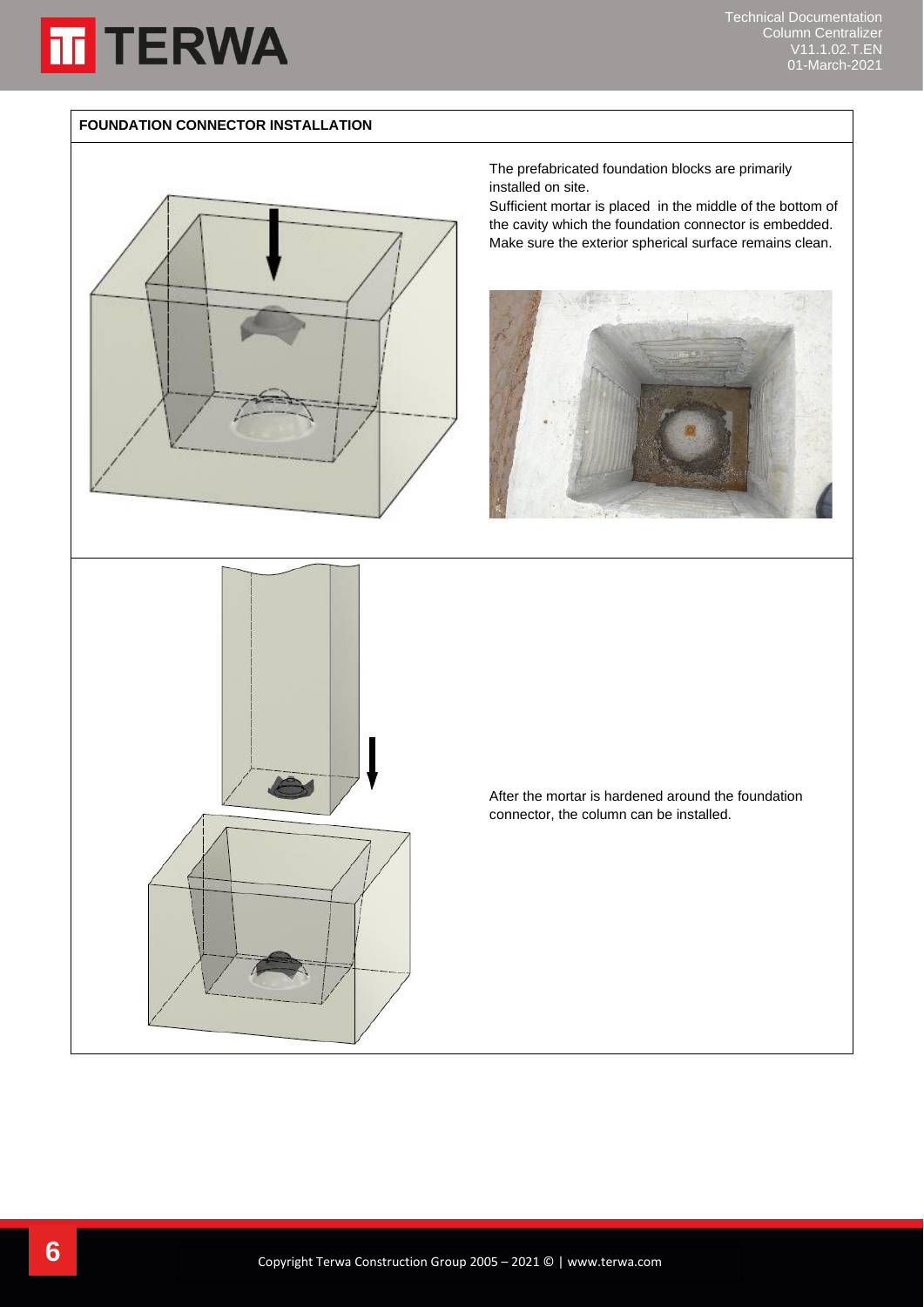